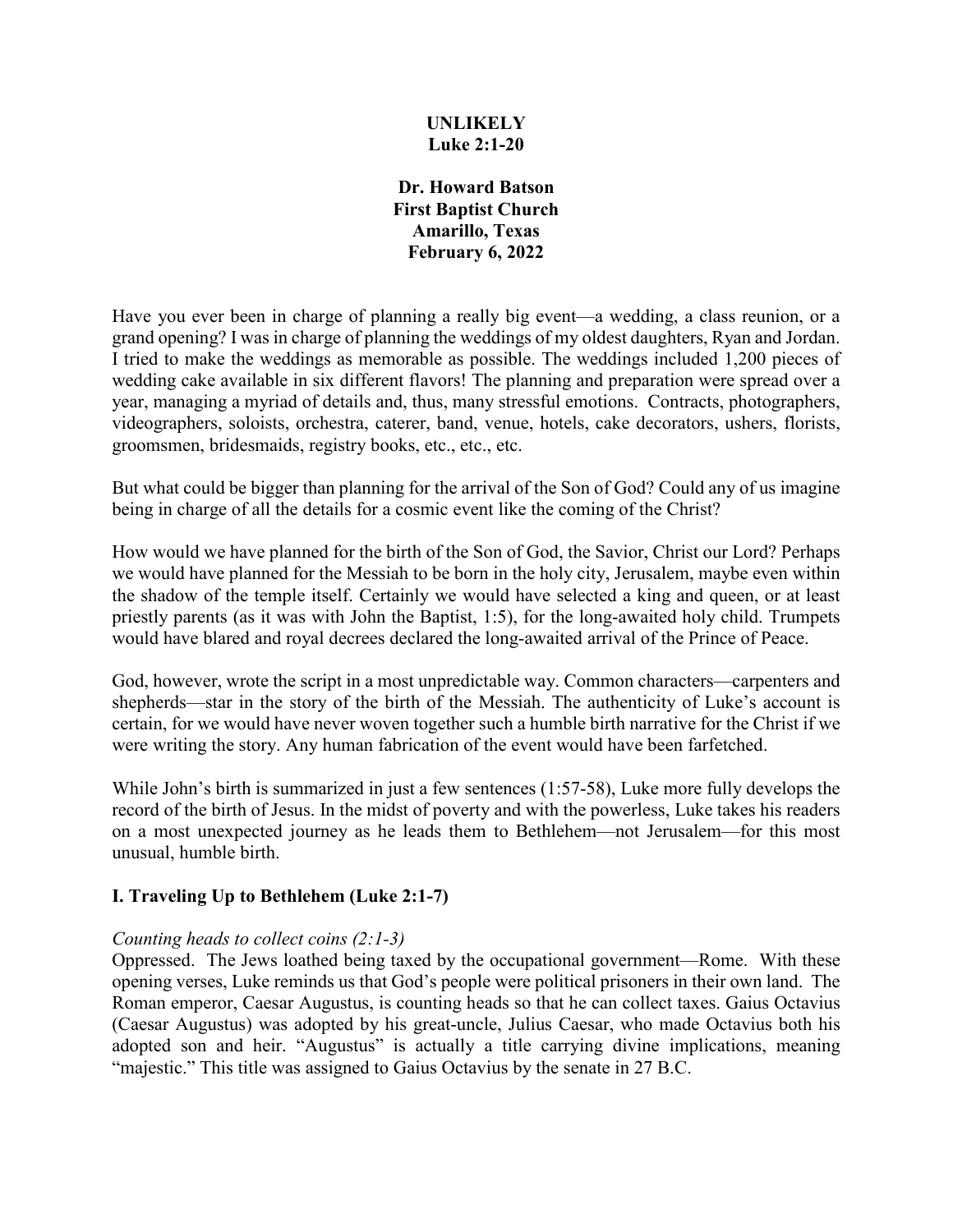The census itself was an unwelcome reminder that Israel was a conquered people living under the hegemony of Roman rule. Making a reference to the census no less than four times (2:1, 2, 3, 5), Luke wants his reader to be aware of its intrusion into the lives of God's people. This decree (imperial edict), enforced by a pagan people, was an attempt to first count heads so that Caesar could next count coins—taxes.

## *Registering as required (2:4-5)*

As a result of Caesar Augustus' decree, Joseph and the expecting mother, Mary, travel to Bethlehem where Jesus will be born. We cannot help but note that while Luke tells us that Jesus' reign will have no end (1:33), historians tell us that Caesar Augustus' reign ended with his death in A.D. 14.

Being a descendant of David (1:27), Joseph has to travel to "the city of David." With the skill of a master narrator, Luke describes Joseph's journey as "went up" to "the city of David." The firsttime reader surely supposes that these two descriptions designate Jerusalem (2 Samuel 5:6-7, 9; 6:10, 12, 16; 2 Kings 9:28). This seemingly obvious expectation, however, is upended when Luke clearly states Bethlehem as the birthplace (2:4). Like David, Jesus has Bethlehem as his birthplace (1 Samuel 16, 17:12-16, 58). The prophet Micah said long before:

"But you, Bethlehem Ephrathah, though you are small among the clans of Judah, out of you will come for me One who will be ruler over Israel, whose origins are of old, from ancient times" (Micah 5:2).

Usually, women were not required to register. While Luke is silent about "why" Mary makes the difficult journey with Joseph from Nazareth to Bethlehem, we can assume that being left behind in Nazareth would have exposed her to wagging tongues and caustic gossip. Apparently, the townspeople had unholy explanations for Jesus' birth that did not include Mary's virginity (John 8:41). Others might also argue that as she approached the end of her pregnancy, Mary did not want to risk being away from Joseph.

# *Settling for a "stable" (2:6-7)*

Luke likens Jesus' birth to that of an ordinary peasant baby born in the backwater of the Roman Empire. He is wrapped in bands of cloth that create a soothing sense of security. Luke, thus, implies that, in many ways, Jesus shares the lot of all mortals. Such binding, moreover, may foreshadow the future wrapping of Jesus in burial linens (Luke 23:53).

Finding no "guest room," Joseph secures a first-floor stable as the only available shelter for his expecting wife. The place of Jesus' birth was most likely a barn which was attached to an ordinary peasant dwelling. Picture an overcrowded Palestinian peasant home. The animals were under the same roof as the family dwelling. The areas were only separated by the raised platform for the family area. The word translated "inn" (*kataluma*) is also used elsewhere in Luke to describe a simple guest room (22:11). The official noun for a commercial "inn" (*pandocheion*) is not used here, but, rather, in 10:34 in the parable of the Good Samaritan. The standard home consisted of two main rooms: one in which the family cooked and slept and another room, the guest room, as described here. With the guest room (*kataluma*) already occupied, Joseph and his wife do the best they can, finding shelter where the family animals (who are likely out in the pasture this time of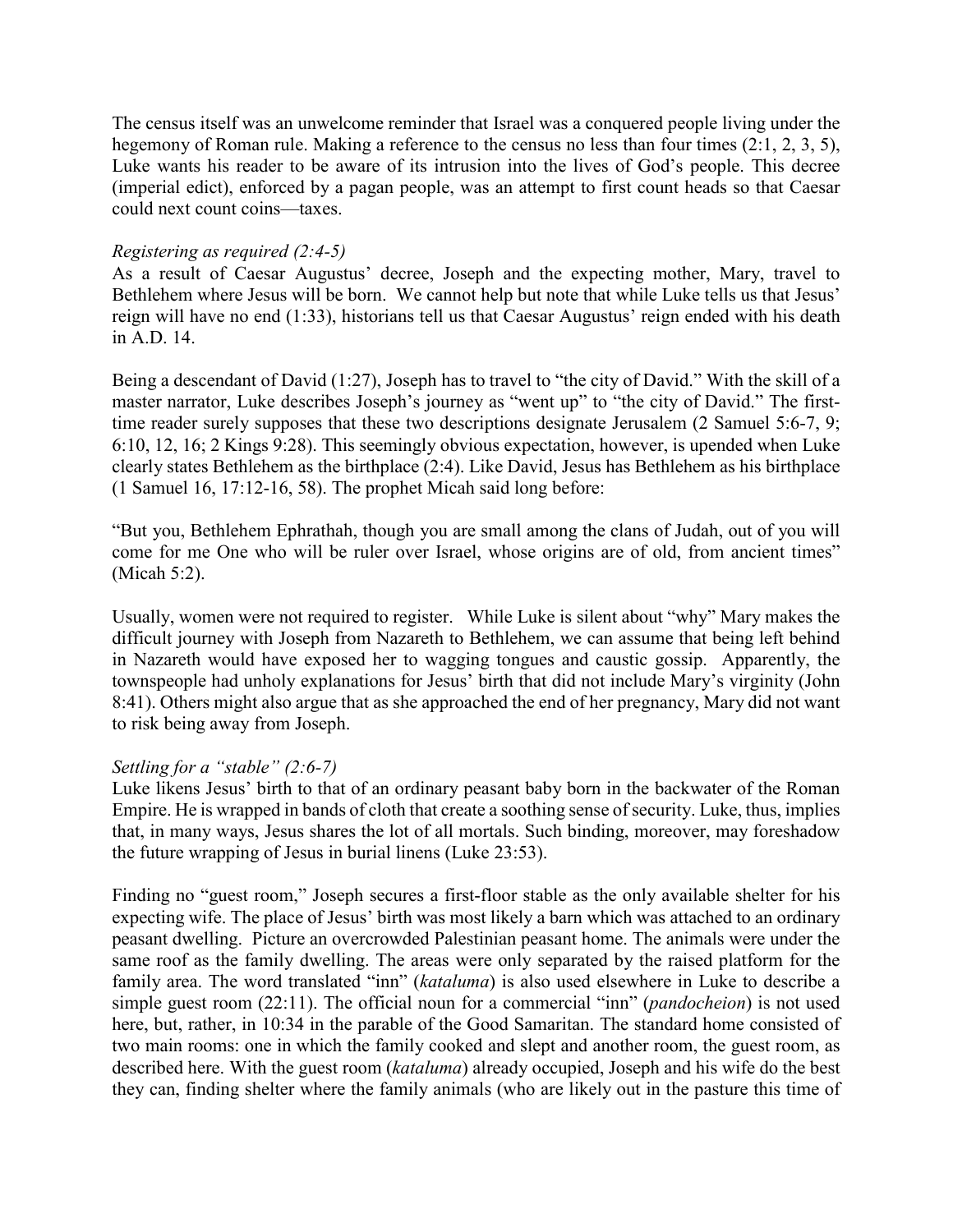year) are ordinarily housed. Therefore, having carefully chosen his words, Luke is indicating that with the guest room already occupied, Jesus was born in the stable below.

The word "manger," moreover, is better translated "feeding trough." The Savior who will later die a shameful death on a wooden cross (Deuteronomy 21:23; Galatians 3:13) finds his beginning in a common feeding trough, a mundane manger. As Martin Hengal notes, "His head rests where cattle have fed."

### **II. Declaring Good News (Luke 2:8-20)**

### *Watching the flocks (2:8-9)*

Luke has already given clear hints that shepherds would be the next supporting cast members coming across his narrative stage. He has continually mentioned David, the shepherd king (1 Samuel 16:11-13; David is mentioned in 1:27, 32, 69; 2:4). Not only has he tipped his hand by talking about David, he has also spoken about the lowly (1:52). Hardly anyone in Jewish culture was ranked lower than shepherds. While we might romanticize the occupation of a shepherd, at the time of Jesus' birth they were generally thought of as being dishonest and, certainly, ceremonially unclean according to the standards of the law.

Ironically, Luke's selection of lowly characters such as shepherds rightly foreshadows the fact that Jesus came for the "outcast and sinners." According to Luke, in fact, such shepherds were the first recipients of God's good news.

Shepherds were generally "out in their fields" during the months of March thru November. Nothing, however, in the two birth accounts in the New Testament ties Jesus' birth to any specific date.

Luke could hardly have chosen a greater contrast when he follows up lowly shepherds with an angel of the Lord. The angel is nameless, probably because only the message matters. This is the third angelic announcement in the infancy material (see Luke 1:5-25; 26-38). The angel is accompanied by "the glory of the Lord" shining around the shepherds. Old Testament readers are well aware that "the glory of the Lord" is associated with the tabernacle and, later, the temple (Exodus 40:34-35; 1 Kings 8:11; 2 Chronicles 5:13-14; Psalm 63:2). On this occasion, however, the glory is associated with neither the tabernacle nor temple in Jerusalem, but with lowly shepherds in an open field who were doing little more than keeping watch over their flock.

### *Including all people (2:10-12)*

As has already been witnessed in Luke's account, fear is the first human reaction to contact with the divine (see 1:13, 30). The angel, however, has nothing but "good news" for the shepherds. The word used by the angel, "good news" (*euangelion*) was a term used by the Romans to announce the glad tidings concerning the birth of an heir to the emperor or his ascension to the throne. This term takes on an entirely new meaning, however, as it is redefined by the good news story, the gospel, of Jesus. In Isaiah 40-46, the "good news" concerns the arrival of God (40:9) and God's saving reign of peace and justice (52:7), all for the outcast (61:1-2).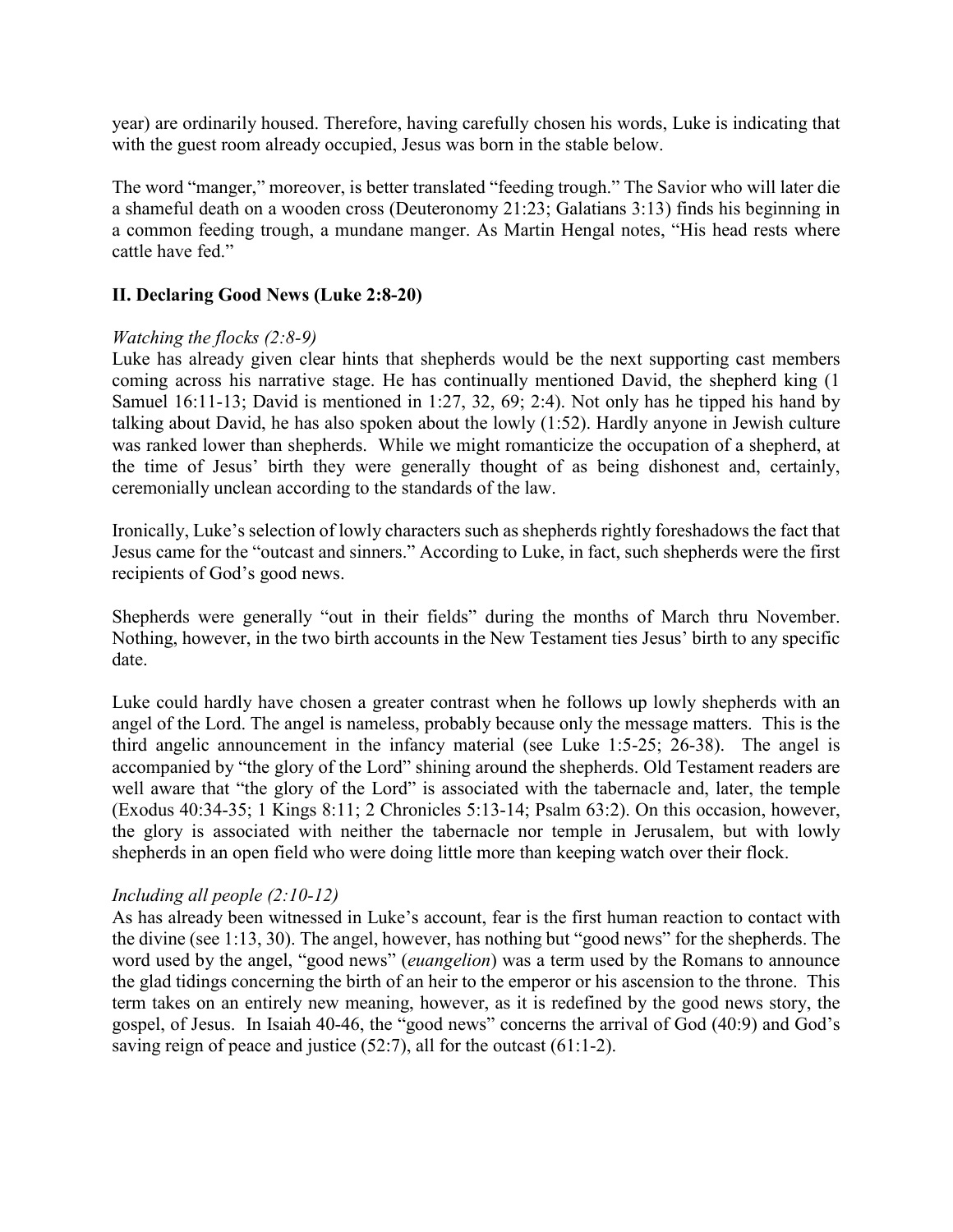This good news, moreover, is not something for which the shepherds will have to wait. It has been fulfilled "today." Luke uses the term "today" to connect the yesterday of God's promises and Old Testament prophecies to their present fulfillment (4:21; 5:26; 19:5, 9; 23:43). Consistent with Luke's writings, he makes clear that the announcement of the arrival of the Savior is for everyone, including the Gentiles (Acts 15:1-29; 18:10).

I've always enjoyed the story about the five-year-old who was assigned to play the part of the "angel of proclamation" in his church's annual Christmas pageant. The volunteer director had rehearsed the lines over and over, trying to teach the little boy that as the spotlight shines on his face, he was to deliver his lofty lines: "Fear not, for behold I bring you good news of great joy which shall be for all people everywhere. For unto you is born this day in the city of David a Savior, who is Christ the Lord." Despite all the practice and best intentions, however, stage fright got the best of the little actor. With the spotlight beaming on his face and all ears tuned to his message, he paused, panicked, and then paraphrased the proclamation into his own words, "Boy, have I got some good news for you!"

That is the gospel, is it not? God has good news for all people: The Savior is here.

The angel's description of the newborn baby is "a Savior, who is Christ the Lord." "Savior" is a word specifically used of God himself, the God who delivers his people (1 Samuel 10:19; Isaiah 45:15, 21). This role, appropriately enough, is now also given to Jesus (Acts 5:31; 13:23). The next term, "Christ" (*Christos*), means "Messiah" or "anointed one." In Israel's political sphere, the title referred to kings who would come to continue the Davidic dynasty (Psalms 18:50; 89:20, 38, 51; 132:10, 17). "Lord" is a word used for the Roman emperor, including Augustus. In Mary's Magnificat (1:46-55), Mary declared that her soul exalts the Lord, and "my spirit has rejoiced in God my Savior." "Lord" and "Savior" were both used already of God in Luke's Gospel, and now they are used of the Bethlehem baby. Together, these words underscore the elevated status of Jesus as nothing less than the Messiah, God's anointed one.

For the third time in the infancy material, we have a physical sign that confirms a prophetic declaration (see 1:18-20, 36). Just like Zacharias' silence (1:18-20) and Elizabeth's pregnancy (1:36), the feeding trough bed would serve to confirm the truth of the prophetic proclamation.

# *Declaring peace (2:13-14)*

The angel of the Lord is now accompanied by a heavenly host. "Host" is normally a military term applied to God's army. This particular army, however, does not come waging war, but declaring peace. The term "peace" would recall for Luke's reader both the Pax Romana (the peace of Rome) and the Hebrew Shalom.

Having proclaimed the good news of God, the angels disappear just as quickly as they came. And the responsibility for a response rests with the shepherds. In haste, the shepherds respond in four ways: they go, they see, they rejoice, and share. Whenever God proclaims the good news of the arrival of Christ the Lord, there should always be an obedient response.

*Gathering her thoughts (2:15-20)*